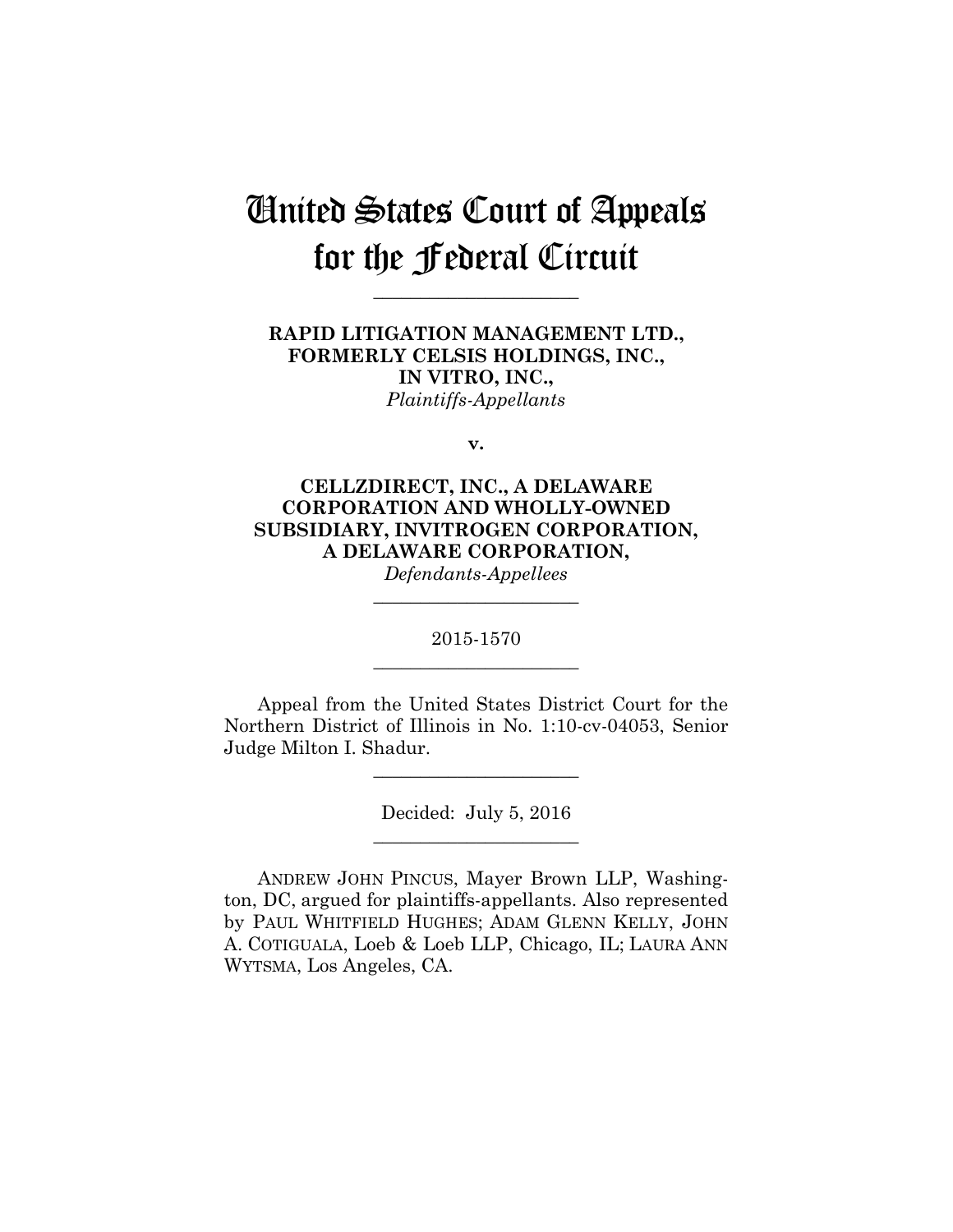DAVID G. MANGUM, Parsons Behle & Latimer, Salt Lake City, UT, argued for defendants-appellees. Also represented by C. KEVIN SPEIRS.

LYNN PASAHOW, Fenwick & West, LLP, Mountain View, CA, for amicus curiae National Venture Capital Association. Also represented by CAROLYN CHANG, MICHAEL JEFFREY SHUSTER.

ALICE O. MARTIN, Barnes & Thornburg LLP, Chicago, IL, for amicus curiae Biotechnology Industry Organization. Also represented by BRADLEY JOHN OLSON, Washington, DC; HANSJORG SAUER, Biotechnology Industry Organization, Washington, DC.

## Before PROST, *Chief Judge*, MOORE and STOLL, *Circuit Judges.*

**\_\_\_\_\_\_\_\_\_\_\_\_\_\_\_\_\_\_\_\_\_\_** 

PROST, *Chief Judge*.

Appellants seek review of the district court's summary judgment determination that U.S. Patent No. 7,604,929 ("'929 patent") is invalid under 35 U.S.C. § 101. The district court concluded that the '929 patent is directed to a patent-ineligible law of nature—that hepatocytes are capable of surviving multiple freeze-thaw cycles—and that the patented process lacks the requisite inventive concept. *Celsis In Vitro, Inc. v. CellzDirect, Inc.*, 83 F. Supp. 3d 774 (N.D. Ill. 2015), *supplemented*, 94 F. Supp. 3d 940 (N.D. Ill.). Because the '929 patent claims are not directed to a patent-ineligible concept, we vacate and remand.

I

 Hepatocytes are a type of liver cell that have a number of attributes useful for testing, diagnostic, and treatment purposes. For example, hepatocytes can be used to investigate how drugs under development may be metabo-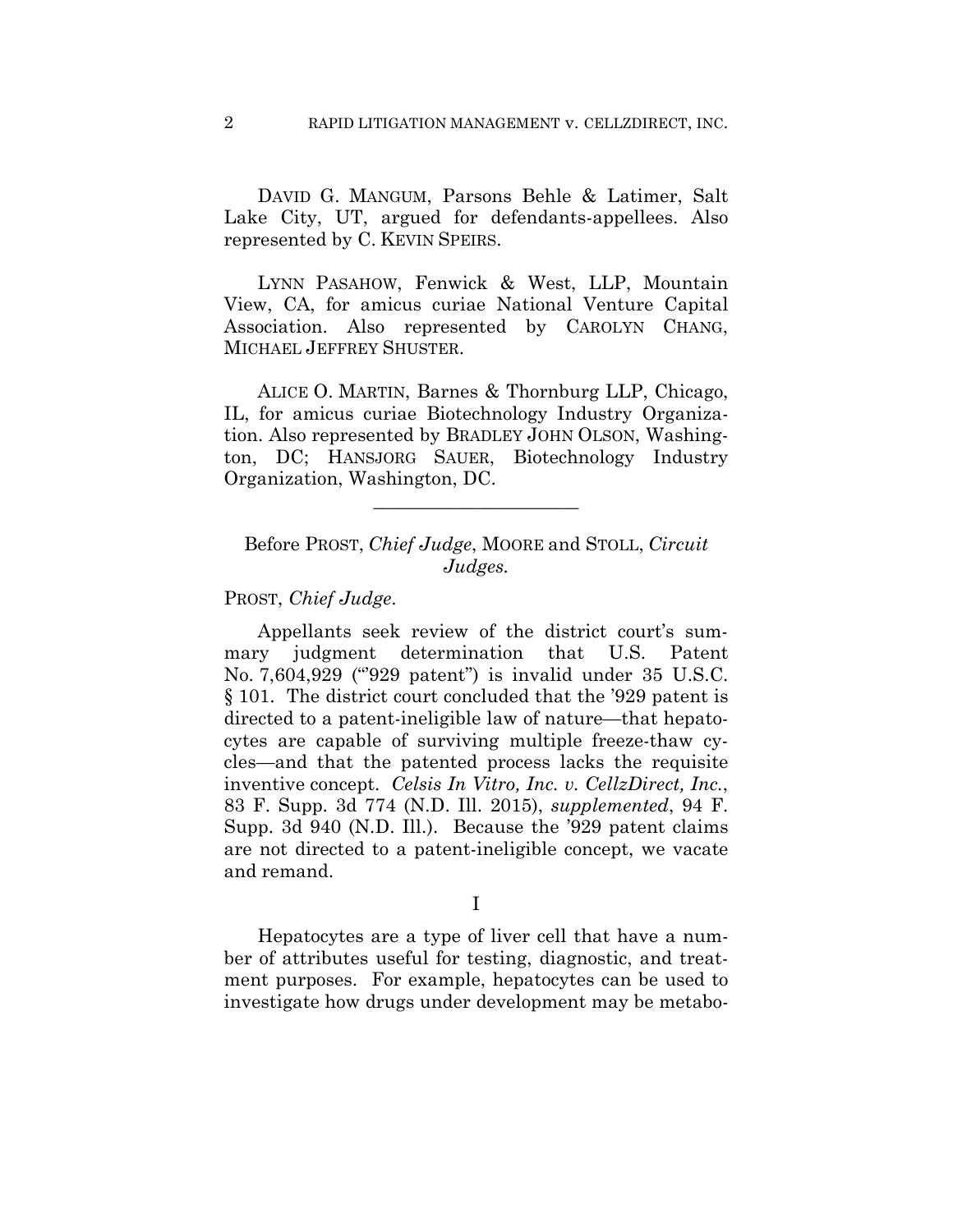lized by the liver or can be used to measure a drug's toxicity or other effects on liver biology. Certain factors, however, limit their use: fresh hepatocytes can only be obtained from liver resections or non-transplantable livers of organ donors, and their lifespan is short. '929 patent col. 2 ll. 25-35. Supply is thus erratic, making availability limited and unpredictable. *Id.* at col. 2 ll. 22-35.

Prior to the invention of the '929 patent, scientists developed "cryopreservation" techniques to preserve hepatocytes for later use. *Id.* at col. 2 ll. 36-40. These methods generally comprised freezing hepatocytes at frigid temperatures; then, when needed, thawing them and recovering the viable cells using density gradient fractionation. *Id.* at col. 2 l. 36-col. 3 l. 4, col. 10 ll. 30-60.

The prior art cryopreservation method had its problems, however. It was understood that the process could damage the hepatocytes, leading to poor recovery numbers of viable cells. *Id.* at col. 3 ll. 5-32. Furthermore, these prior methods were unsuitable for preparing multidonor hepatocyte pools. *Id.* at col. 3 ll. 33-60. Because hepatocytes from different donors generally have different metabolic properties, researchers desired to pool hepatocytes from various source livers to create a hepatocyte preparation approximating average liver cells. *Id.* at col. 11 ll. 5-27. Such pools are useful research tools to study a drug's impact on a representative population. But because of the limited availability of donor livers and hepatocytes' short lifespan, pooled samples from multiple donors could only be created by first accumulating and freezing enough hepatocytes from single donors, then thawing and combining them for immediate use. *Id.* at col. 3 ll. 49-60. Given the understanding that cryopreservation could damage cells, prevailing wisdom was that hepatocytes could be frozen only once and then had to be either used or discarded. *Celsis*, 83 F. Supp. 3d at 777-78. This severely limited the creation of pooled hepatocyte products. *Id.*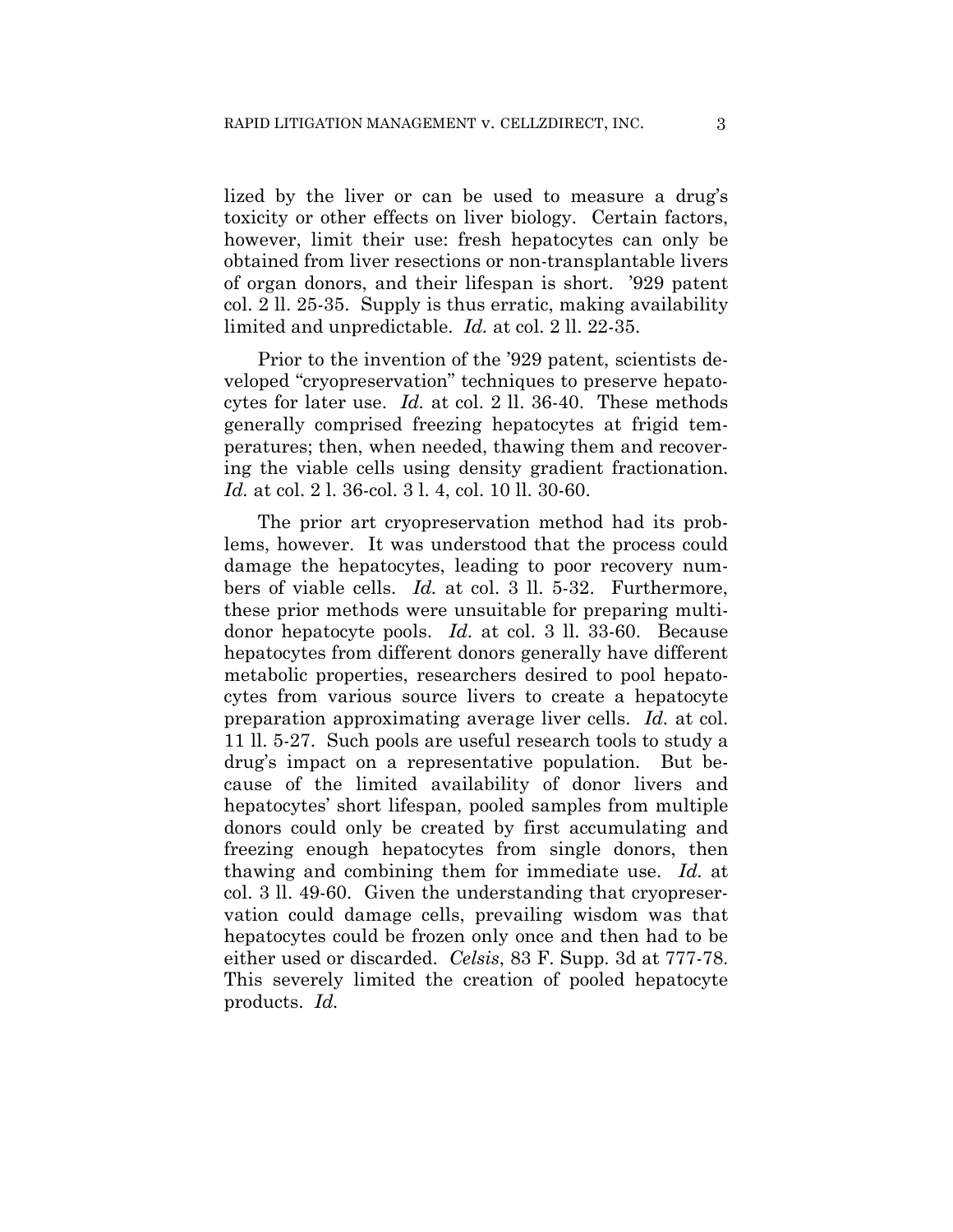The inventors of the '929 patent discovered that some fraction of hepatocytes are capable of surviving multiple freeze-thaw cycles. As inventor Dr. Hardy testified, "initially we just proved that you could twice freeze the cells and still have viable cells. . . . [T]he unexpected outcome was that cells twice frozen behaved like cells that were once frozen." *Id*. at 778-79 (quoting J.A. 148-49).

Armed with this discovery, the inventors developed an improved process of preserving hepatocytes, claimed in the '929 patent. In general, the improved process comprises: (A) subjecting previously frozen and thawed cells to density gradient fractionation to separate viable cells from non-viable ones; (B) recovering the viable cells; and (C) refreezing the viable cells. '929 patent col. 19 l. 56-col. 20 l. 20. The claims specify that the resulting hepatocyte preparation can be thawed and used immediately, exhibiting 70% viability after the second thaw. *Id.* 

The '929 patented process has a number of advantages over the prior art. By separating out and refreezing only the viable cells, the preserved hepatocyte preparations can be thawed and used later without unacceptable loss of viability. *Id.* at col. 3 ll. 64-67. Pooled hepatocyte preparations are also much more easily made: hepatocyte samples from single donors can be pooled together to create a composite preparation that can be refrozen for later use. *Id.* at col. 3 l. 67-col. 4 l. 6, col. 11 l. 2 col. 12 l. 27. This was not possible with the prior art cryopreservation techniques. Appellant employs the improved process in its LiverPoolTM product, which comprises multi-cryopreserved, pooled hepatocyte preparations useful for a wide variety of research purposes.

Claim 1 is representative of the '929 patent. It recites:

1. A method of producing a desired preparation of multi-cryopreserved hepatocytes, said hepatocytes being capable of being frozen and thawed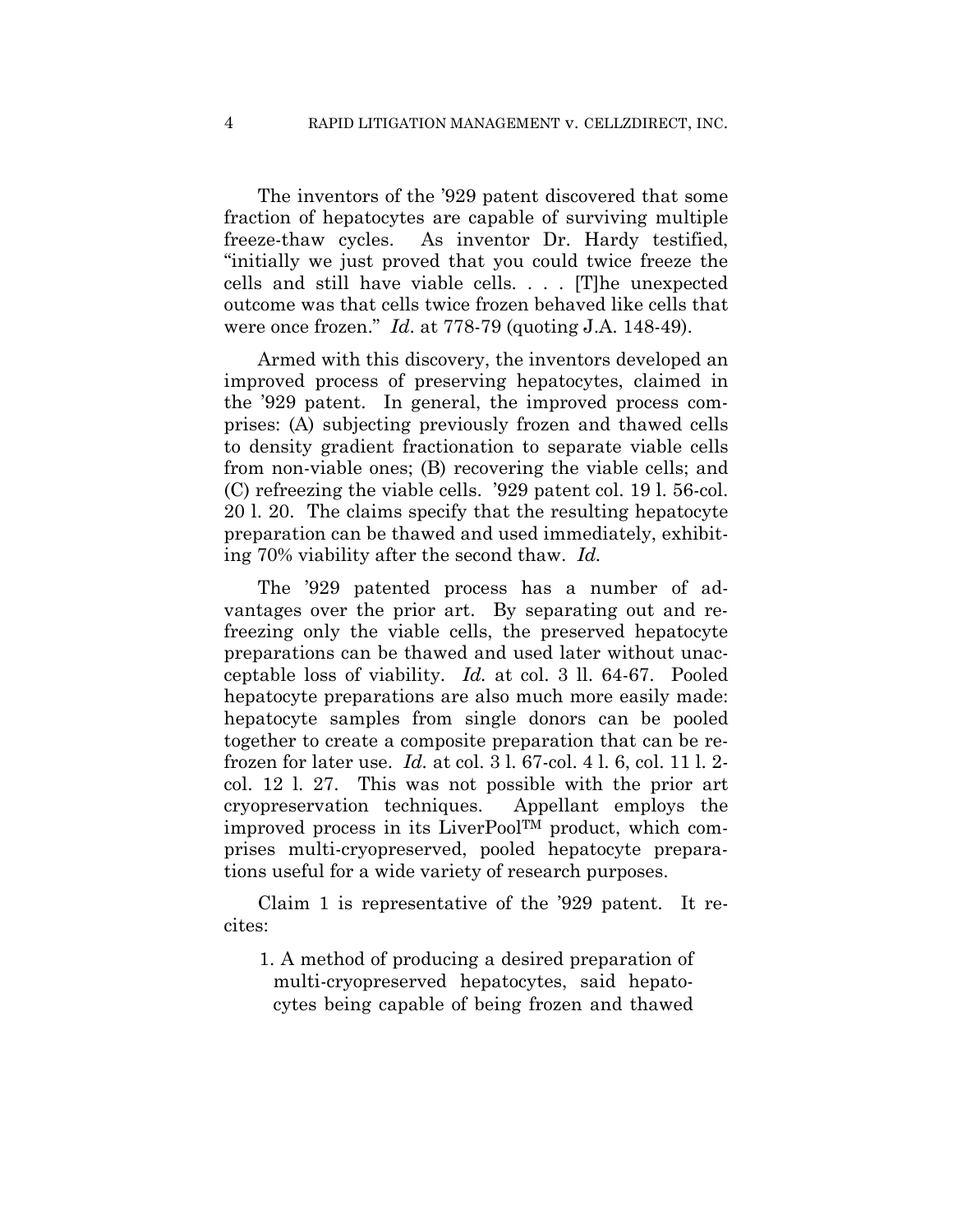at least two times, and in which greater than 70% of the hepatocytes of said preparation are viable after the final thaw, said method comprising:

(A) subjecting hepatocytes that have been frozen and thawed to density gradient fractionation to separate viable hepatocytes from nonviable hepatocytes,

(B) recovering the separated viable hepatocytes, and

(C) cryopreserving the recovered viable hepatocytes to thereby form said desired preparation of hepatocytes without requiring a density gradient step after thawing the hepatocytes for the second time, wherein the hepatocytes are not plated between the first and second cryopreservations, and wherein greater than 70% of the hepatocytes of said preparation are viable after the final thaw.

Additional dependent claims are directed to the type of density gradient fractionation, the type of hepatocytes, viability, and pooling. For example, with respect to pooling, claim 5 recites:

5. The method of claim 1, wherein said preparation comprises a pooled preparation of hepatocytes of multiple sources.

IVT sued LTC for infringing the  $929$  patent.<sup>1</sup> In response, LTC filed a motion for summary judgment of

1

<sup>&</sup>lt;sup>1</sup> The original suit was brought by Celsis In Vitro, Inc. against CellzDirect, Inc. and Invitrogen Corporation. After various corporate transactions, the named parties are now Plaintiffs-Appellants, Rapid Litigation Management Ltd. and In Vitro, Inc. (collectively, "IVT"), and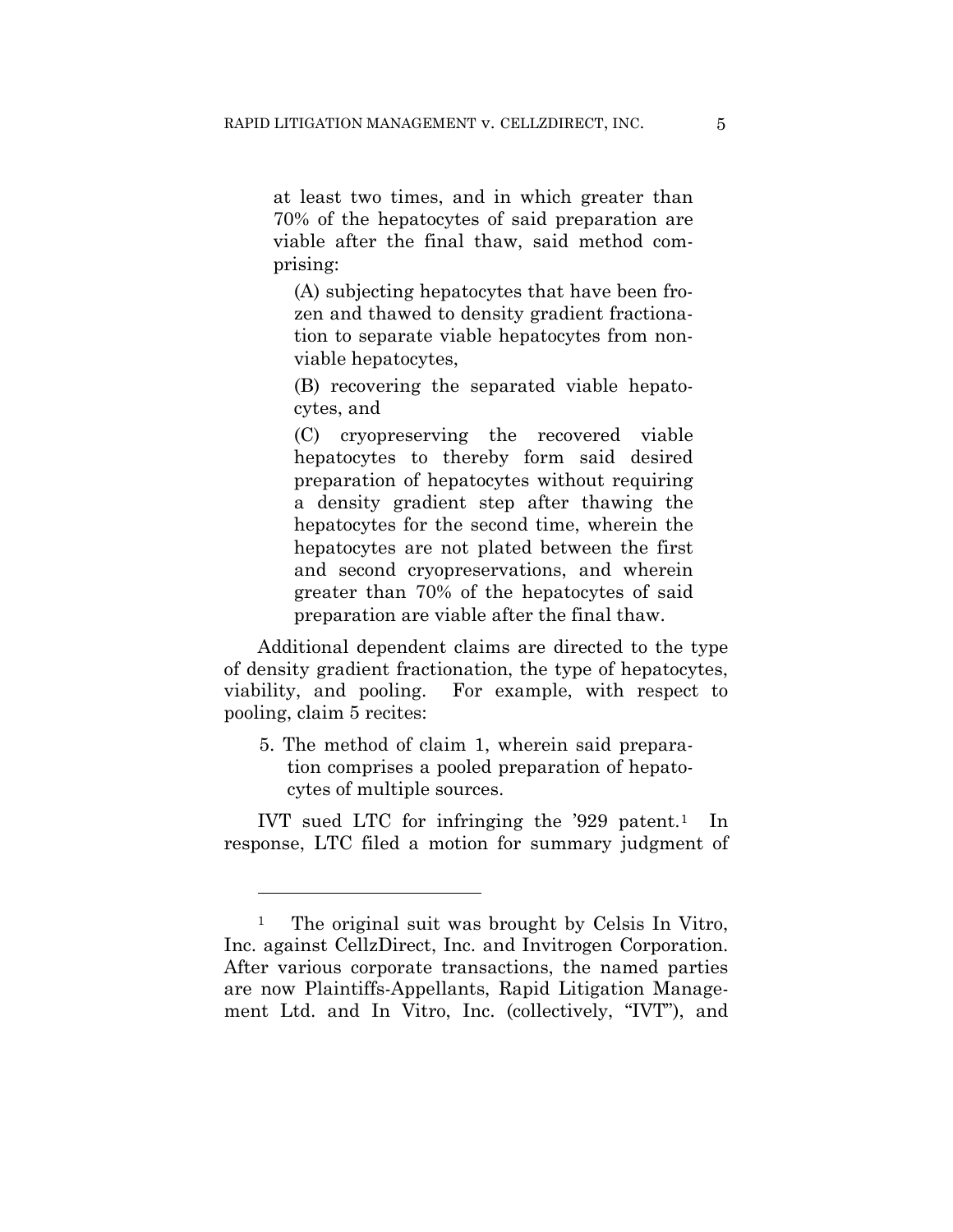invalidity under 35 U.S.C. §§ 101 and 112. The district court granted the motion, finding the '929 patent invalid under § 101 and dismissing the action with prejudice (without reaching the § 112 issues). *Celsis*, 83 F. Supp. 3d at 785-86.In finding the patent invalid under § 101, the court applied the Supreme Court's two-step framework for determining patent eligibility. *See Alice Corp. v. CLS Bank Int'l*, 134 S. Ct. 2347, 2355 (2014) (citing *Mayo Collaborative Servs. v. Prometheus Labs., Inc.*, 132 S. Ct. 1289, 1294, 1296-98 (2012)). At step one, the court concluded that the '929 patent "is directed to an ineligible law of nature: the discovery that hepatocytes are capable of surviving multiple freeze-thaw cycles." *Celsis*, 83 F. Supp. 3d at 783. At step two, the court determined that "the patented process lacks the requisite inventive concept," observing that, upon discovering the cells' capability of surviving multiple freeze-thaw cycles, the inventors simply "reapplied a well-understood freezing process." *Id.* at 783-84.

IVT appeals the court's decision. We have jurisdiction under 28 U.S.C.  $\S$  1295(a)(1). We review the court's grant of summary judgment under the law of the regional circuit; here, the Seventh Circuit's de novo standard. *Memorylink Corp. v. Motorola Sols., Inc.*, 773 F.3d 1266, 1270 (Fed. Cir. 2014) (citing *Chaklos v. Stevens*, 560 F.3d 705, 710 (7th Cir. 2009)). The issue of patent-eligibility under § 101 is a question of law that we review without deference. *CyberSource Corp. v. Retail Decisions, Inc*., 654 F.3d 1366, 1369 (Fed. Cir. 2011).

### II

Section 101 permits the patenting of "any new and

Defendants-Appellees, Cellzdirect, Inc. and Invitrogen Corporation (which merged with another corporation to form Life Technologies Corporation) (collectively, "LTC").

l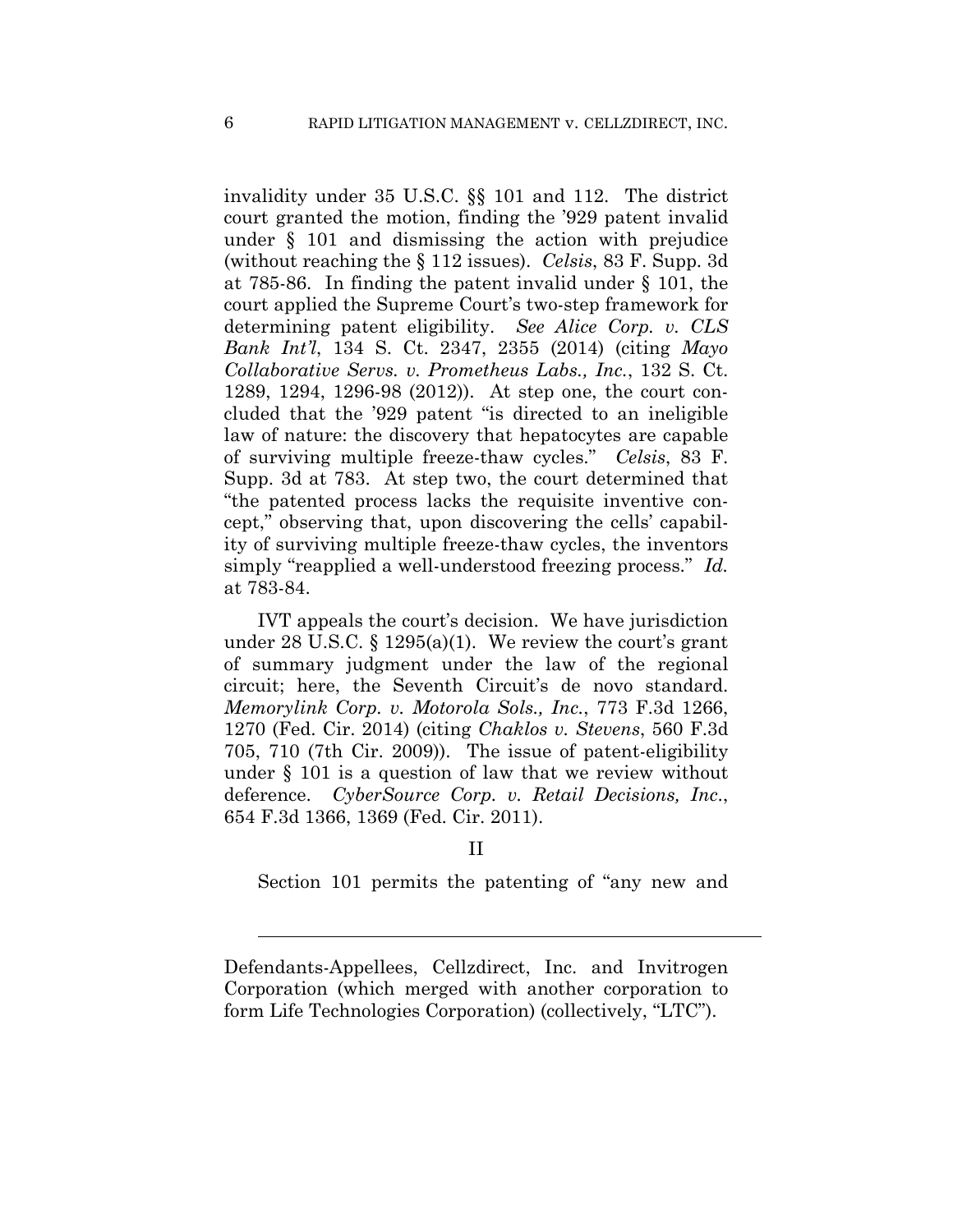useful process, machine, manufacture, or composition of matter, or any new and useful improvement thereof," subject to other requirements of the title. 35 U.S.C. § 101. The Supreme Court has "interpreted § 101 and its predecessors . . . for more than 150 years" to "contain[] an important implicit exception: Laws of nature, natural phenomena, and abstract ideas are not patentable." *Alice*, 134 S. Ct. at 2354 (quoting *Ass'n for Molecular Pathology v. Myriad Genetics, Inc.*, 133 S. Ct. 2107, 2116 (2013)). The concern underlying these judicial exclusions is that "patent law not inhibit further discovery by improperly tying up the future use of these building blocks of human ingenuity." *Id.* (internal quotation marks omitted) (quoting *Mayo*, 132 S. Ct. at 1301).

The Supreme Court has recently articulated a twopart test for distinguishing patents that claim one of the patent-ineligible exceptions from those that claim patenteligible applications of those concepts. *Id.* (citing *Mayo*, 132 S. Ct. at 1294, 1296-97). Step one asks whether the claim is "directed to one of [the] patent-ineligible concepts." *Id.* If the answer is no, the inquiry is over: the claim falls within the ambit of § 101. If the answer is yes, the inquiry moves to step two, which asks whether, considered both individually and as an ordered combination, "the additional elements 'transform the nature of the claim' into a patent-eligible application." *Id.* (quoting *Mayo*, 132 S. Ct. at 1297). Step two is described "as a search for an 'inventive concept.'" *Id.* (quoting *Mayo*, 132 S. Ct. at 1294). At step two, more is required than "wellunderstood, routine, conventional activity already engaged in by the scientific community," which fails to transform the claim into "significantly more than a patent upon the" ineligible concept itself. *Mayo*, 132 S. Ct. at 1298, 1294.

### A

We begin with step one: whether the claims here are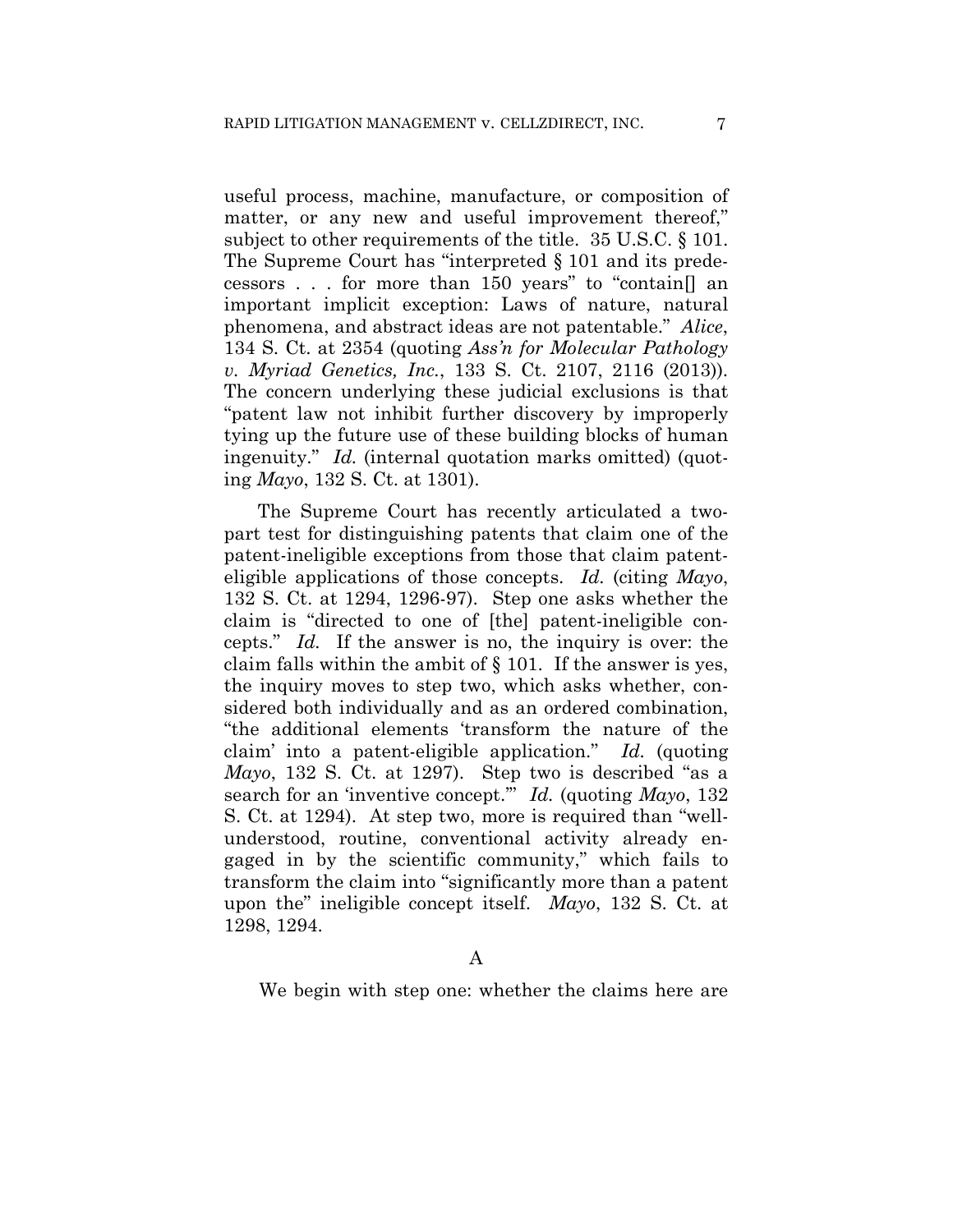"directed to" a patent-ineligible concept. The district court concluded that they were: that "the patent is directed to an ineligible law of nature: the discovery that hepatocytes are capable of surviving multiple freeze-thaw cycles." *Celsis*, 83 F. Supp. 3d at 783. We disagree.

Claim 1 recites a "method of producing a desired preparation of multi-cryopreserved hepatocytes." '929 patent col. 19 l. 56-col. 20 l. 20. The method requires an artisan to carry out a number of concrete steps to achieve the desired preparation: step (A) requires performing density gradient fractionation on a set of previously frozen and thawed cells to separate out the viable ones; step (B) requires recovering the separated viable cells; and step (C) requires cryopreserving the recovered cells. The end result is a preparation of multi-cryopreserved cells that can be thawed for immediate use, retaining 70% viability. Claim 5 adds to the method, reciting "a pooled preparation of hepatocytes of multiple sources." *Id.* at col. 20 ll. 31-33. The resulting preparation, and the process for creating it, achieved a notable advance over prior art techniques for preserving hepatocytes. J.A. 2513-14.

The district court identified in these claims what it called a "natural law"—the cells' capability of surviving multiple freeze-thaw cycles. We need not decide in this case whether the court's labeling is correct. It is enough in this case to recognize that the claims are simply not directed to the ability of hepatocytes to survive multiple freeze-thaw cycles. Rather, the claims of the '929 patent are directed to a new and useful laboratory technique for preserving hepatocytes. This type of constructive process, carried out by an artisan to achieve "a new and useful end," is precisely the type of claim that is eligible for patenting. *Alice*, 134 S. Ct. at 2354 (quoting *Gottschalk v. Benson*, 409 U.S. 63, 67 (1972)). The inventors certainly discovered the cells' ability to survive multiple freezethaw cycles, but that is not where they stopped, nor is it what they patented. Rather, "as the first party with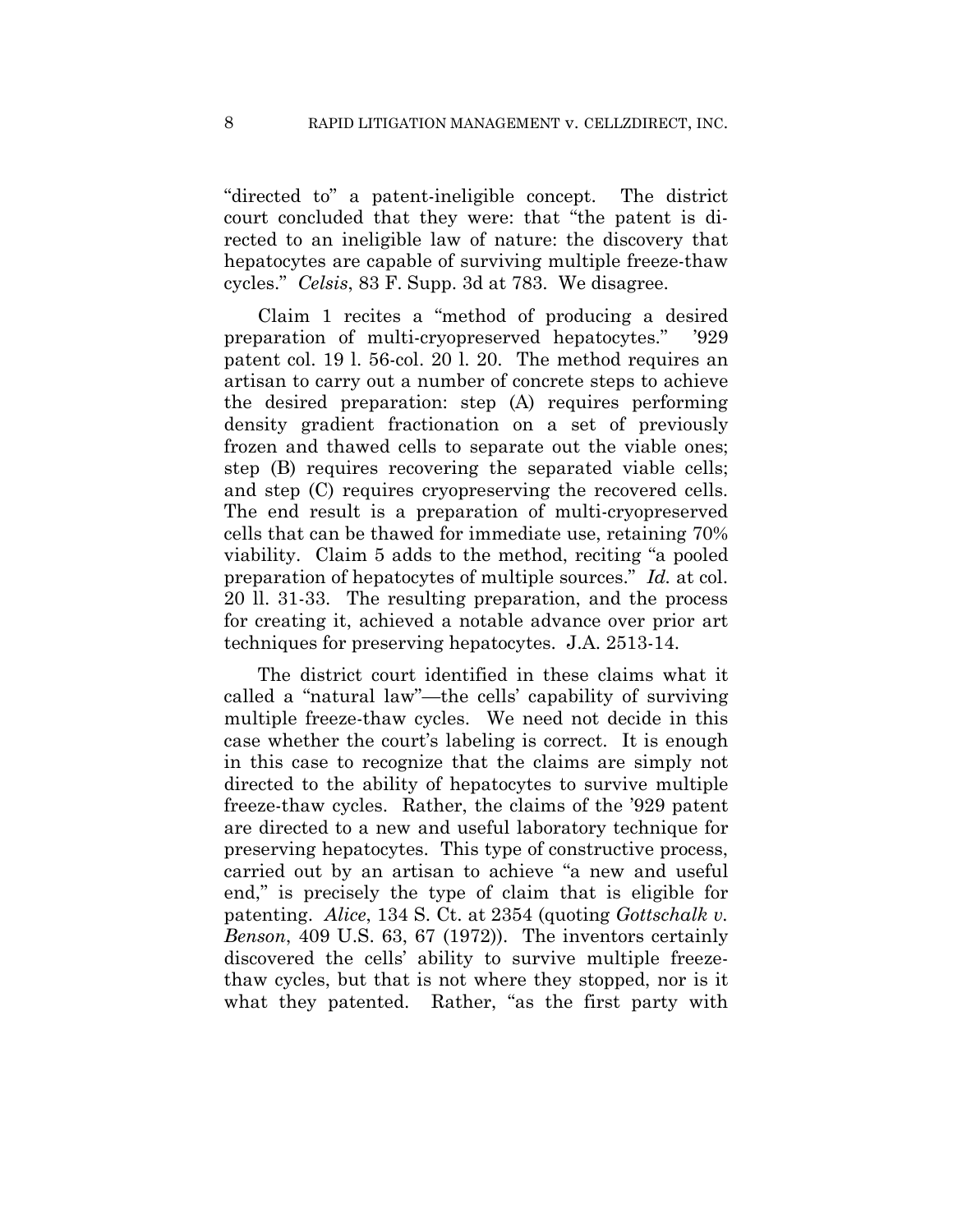knowledge of" the cells' ability, they were "in an excellent position to claim applications of that knowledge." *Myriad*, 133 S. Ct. at 2120 (quoting *Ass'n for Molecular Pathology v. U.S. Patent & Trademark Office*, 689 F.3d 1303, 1349 (Fed. Cir. 2012) (Bryson, J., concurring in part and dissenting in part)). That is precisely what they did. They employed their natural discovery to create a new and improved way of preserving hepatocyte cells for later use.

The claims in this case are immediately distinguishable from those we have found patent ineligible in cases since *Mayo* and *Alice.* In recent cases, we found claims "directed to" a patent-ineligible concept when they amounted to nothing more than observing or identifying the ineligible concept itself. For example, in *Genetic Technologies*, the claim recited methods for detecting a coding region of DNA based on its relationship to noncoding regions. *Genetic Techs., Ltd. v. Merial L.L.C.*, 818 F.3d at 1369, 1373-74 (Fed. Cir. 2016). Because the relationship between coding and non-coding sequences was a law of nature, the claim amounted to nothing other than identifying "information about a patient's natural genetic makeup." *Id.* at 1375. Likewise in *Ariosa*, the claims recited methods for detecting paternally inherited cffDNA in the blood or serum of a pregnant female. *Ariosa Diagnostics, Inc. v. Sequenom, Inc.*, 788 F.3d 1371, 1373-74 (Fed. Cir. 2015), *cert. denied*, No. 15-1102, 2016 WL 1117246 (June 27, 2016). The existence and location of cffDNA is a natural phenomenon; identifying its presence was merely claiming the natural phenomena itself. *Id.* at 1376. And in *In re BRCA*, the claims recited methods for screening human germline for an altered BRCA1 gene by comparing the target DNA sequence with wildtype sequence. *In re BRCA1- & BRCA2-Based Hereditary Cancer Test Patent Litig.*, 774 F.3d 755, 761-62 (Fed. Cir. 2014). But comparing two sequences to detect alterations is a patent-ineligible "abstract mental process." *Id.* at 763. Although the claims in each of these cases employed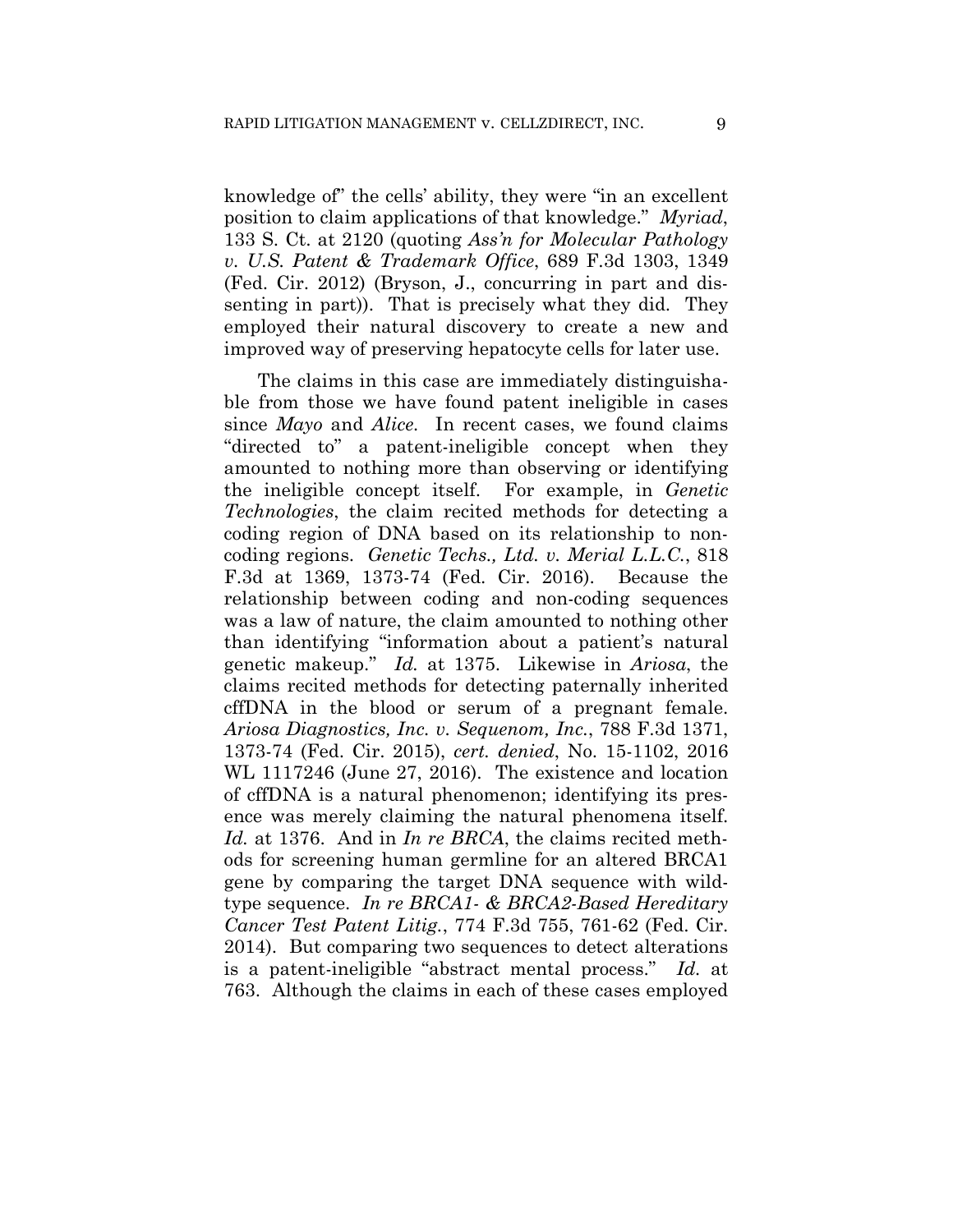method steps, the end result of the process, the essence of the whole, was a patent-ineligible concept.

 The same is not true here. The end result of the '929 patent claims is not simply an observation or detection of the ability of hepatocytes to survive multiple freeze-thaw cycles. Rather, the claims are directed to a new and useful method of preserving hepatocyte cells. Indeed, the claims recite a "*method of producing* a desired preparation of multi-cryopreserved hepatocytes." '929 patent col. 19 l. 56-col. 20 l. 20 (emphasis added). Through the recited steps, the patented invention achieves a better way of preserving hepatocytes. The '929 patent claims are like thousands of others that recite processes to achieve a desired outcome, e.g., methods of producing things, or methods of treating disease. That one way of describing the process is to describe the natural ability of the subject matter to *undergo* the process does not make the claim "directed to" that natural ability. If that were so, we would find patent-ineligible methods of, say, producing a new compound (as directed to the individual components' ability to combine to form the new compound), treating cancer with chemotherapy (as directed to cancer cells' inability to survive chemotherapy), or treating headaches with aspirin (as directed to the human body's natural response to aspirin).

Our conclusion applies even more so to claim 5, which requires the additional step of pooling hepatocytes from multiple donors. Conventional preparation methods were unable to create a frozen hepatocyte preparation that could be stored for a long duration and then, upon thawing, result in a pool of hepatocytes from multiple donors with viability upwards of 70%. Because the claimed process involves both multiple freeze-thaw cycles and pooling cells from various donors, it results in a preparation that is both new and vastly more useful for research than hepatocyte preparations made by conventional methods.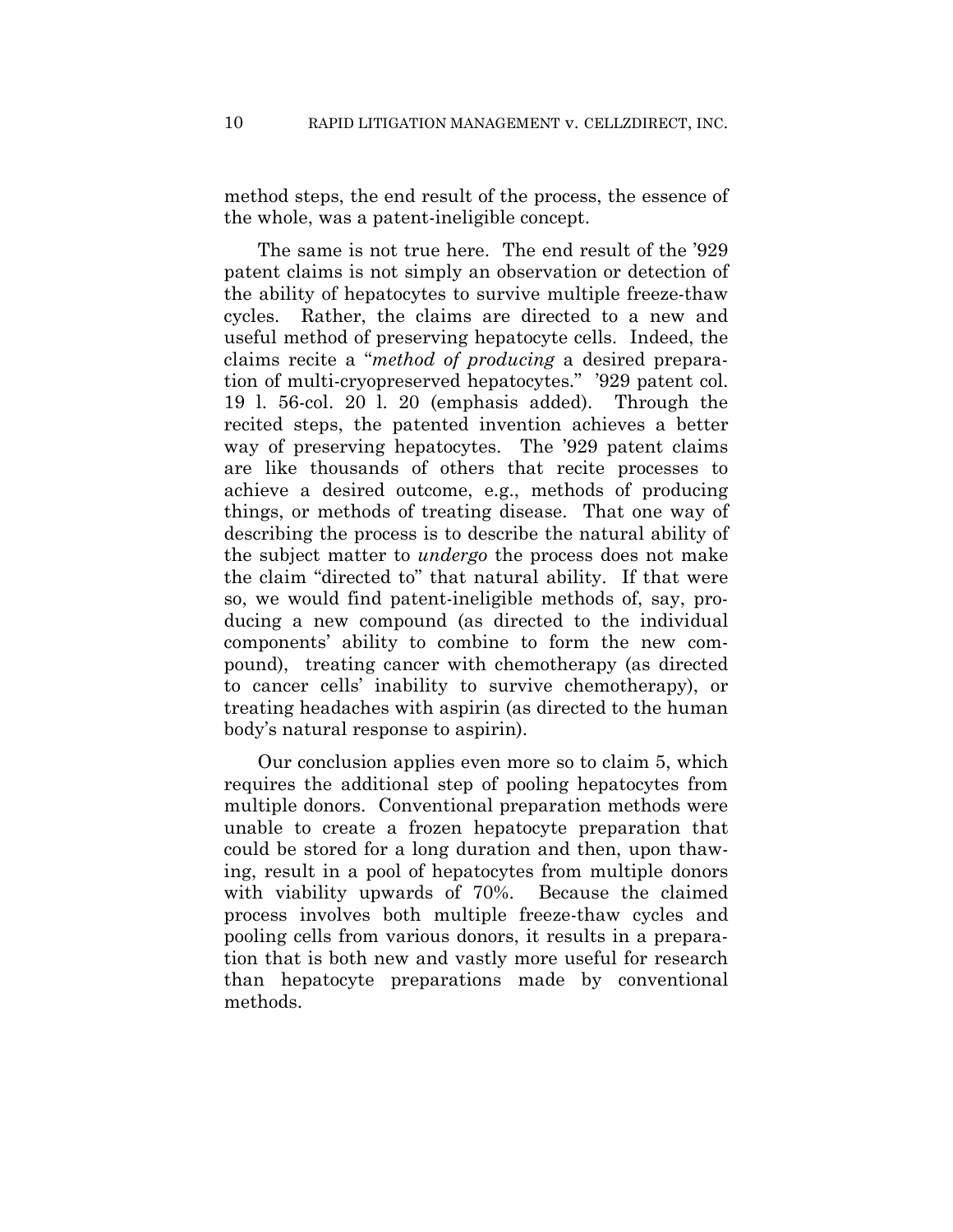LTC asserts that claim 5, including the additional requirement of pooling of hepatocyte cells, is indistinguishable from the claims held patent ineligible in *Funk Bros. Co. v. Kalo Inoculant Co.*, 333 U.S. 127 (1948). There the Supreme Court held that a mixture of different bacterial species was not patent eligible because "[n]o species acquires a different use," "[e]ach species has the same effect it always had," and "[t]he bacteria perform in their natural way." *Id.* at 131. But *Funk Bros.* involved product claims, and the court explicitly noted that it was not "presented [with] the question whether the methods of selecting and testing the non-inhibitive strains are patentable." *Id*. at 130. Here, regardless of whether the individual hepatocytes in the pool of multi-cryopreserved hepatocytes have the same effect they always had or perform in their natural way, the claims are directed to a new and useful process of creating that pool, not to the pool itself.

Nor is LTC correct in arguing that the claims of the '929 patent are just like the isolated DNA found unpatentable in *Myriad*, 133 S. Ct. 2107, or the methods of detecting cffDNA found unpatentable in *Ariosa*, 788 F.3d 1371. In *Myriad*, while holding the composition claims to isolated DNA patent ineligible, the Supreme Court stated: "It is important to note what is *not* implicated by this decision. First, there are no method claims before this Court. Had Myriad created an innovative method of manipulating genes while searching for the BRCA1 and BRCA2 genes, it could have possibly sought a method patent. But the processes used by Myriad to isolate DNA were well understood . . . and are not at issue in this case." 133 S. Ct. at 2119-20. Here, the inventors developed an innovative method of manipulating hepatocytes, a particular kind of liver cell which, prior to this invention, had been very difficult to preserve for future use. *See id.* The claims are thus distinguishable from those held unpatentable in *Myriad.* They are also distinguisha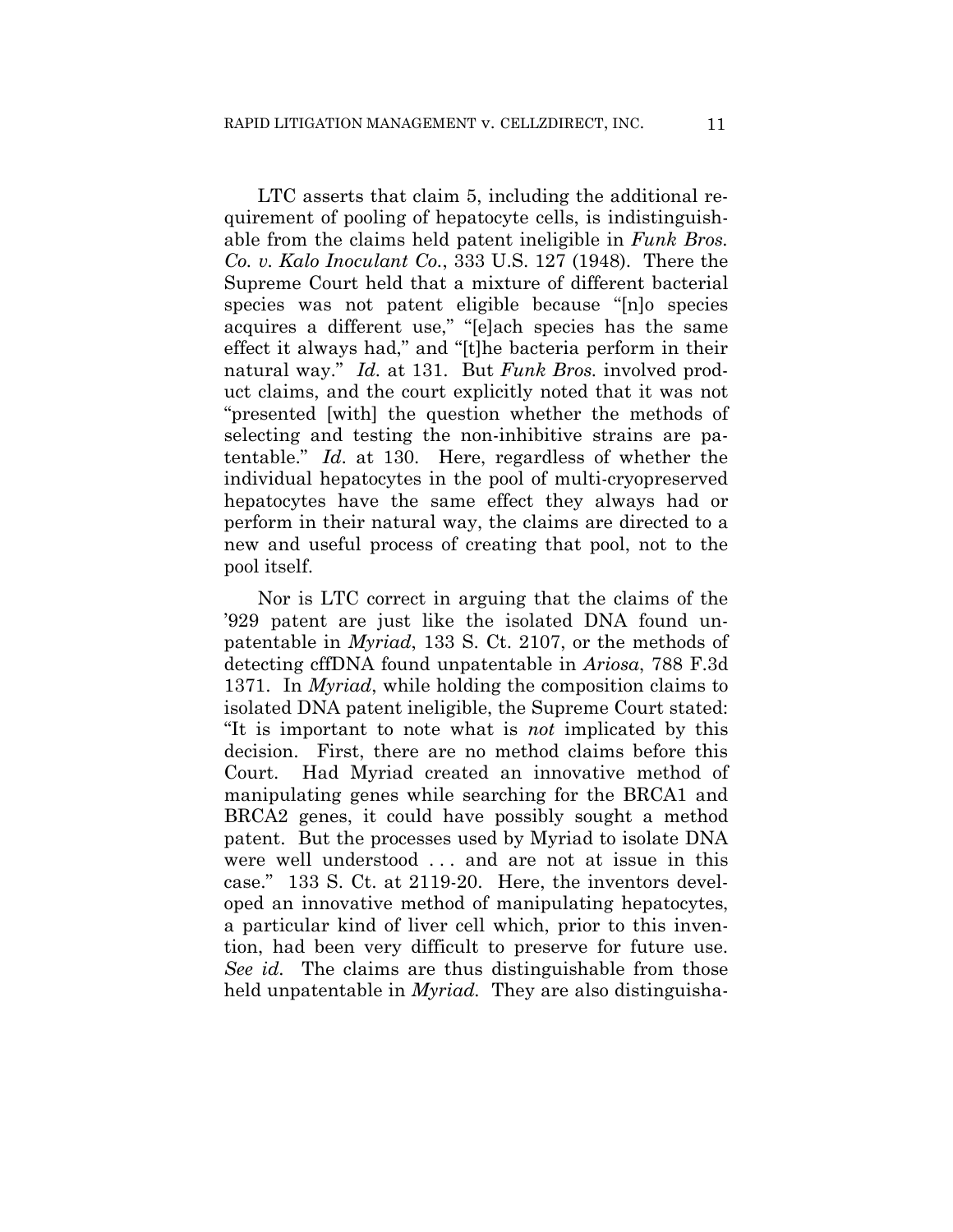ble from those held unpatentable in *Ariosa*, 788 F.3d 1371. Although the claims in *Ariosa* were also written as process claims, the court concluded that they were "directed to" the patent-ineligible cffDNA itself. *Id.* at 1376. The claims of the '929 patent, as explained above, are not similarly infirm.

We are also not persuaded by LTC's conjecture that, if the claimed multi-cryopreservation process is sufficient to imbue the '929 patent claims with patent-eligibility, "then any frozen or preserved cell, bacteria, or other product of nature would be patent eligible." Appellees' Br. 24. Not so. It is the *process* of preservation that is patent eligible here, not necessarily the end product. In any event, LTC's argument proves too much: if LTC were correct, no one could ever get a patent on cryopreservation, or on any other innovative method that acts on something that is naturally occurring, simply because of the nature of the underlying subject matter. Section 101 is not so narrow.

LTC argues that our approach improperly shoehorns the step two analysis into step one: that focusing on the claims' *application* of the cells' ability to survive multiple freeze-thaw cycles in a new preservation process properly falls under step two's inquiry into "whether the additional elements 'transform the nature of the claim' into a patenteligible application." *See Alice*, 134 S. Ct. at 2355 (quoting *Mayo*, 132 S. Ct. at 1297). But it is LTC's approach, not ours, that collapses the inquiry into a single step. Under the Supreme Court's test, some claims will be "directed to" a patent-ineligible concept and some, necessarily, will not. This is true even if "all inventions at some level embody, use, reflect, rest upon, or apply laws of nature, natural phenomena, or abstract ideas." *Mayo*, 132 S. Ct. at 1293. As the Supreme Court has made clear, "an invention is not rendered ineligible for patent simply because it involves" one of the patent-ineligible concepts. *Alice*, 134 S. Ct. at 2354. Indeed, to preclude the patenting of an invention simply because it touches on some-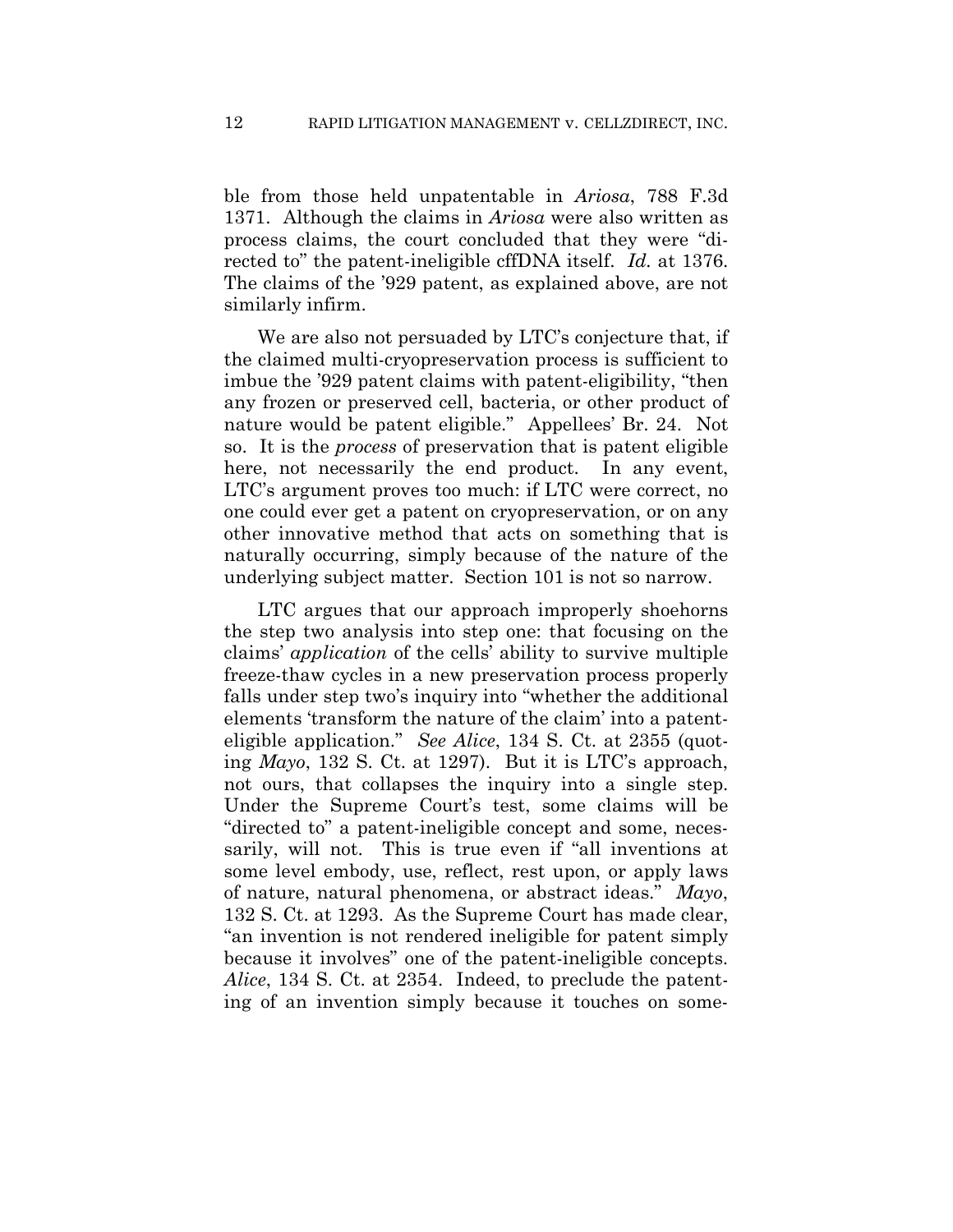thing natural would "eviscerate patent law." *Mayo*, 132 S. Ct. at 1293.

At step one, therefore, it is not enough to merely identify a patent-ineligible concept underlying the claim; we must determine whether that patent-ineligible concept is what the claim is "directed to." Here, the plain claim language shows that it is not. The '929 patent does not simply claim hepatocytes' ability to survive multiple freeze-thaw cycles. The '929 patent instead claims a "method of producing a desired preparation of multicryopreserved hepatocytes." '929 patent col. 19 l. 56-col. 20 l. 20. This new and improved technique, for producing a tangible and useful result, falls squarely outside those categories of inventions that are "directed to" patentineligible concepts.

B

Even if LTC were correct that the '929 patent is "directed to" hepatocytes' natural ability to survive multiple freeze-thaw cycles, and that we must proceed to step two, we would find the claims patent-eligible at that point as well. Under step two, claims that are "directed to" a patent-ineligible concept, yet also "improve[] an existing technological process," are sufficient to "transform[] the process into an inventive application" of the patentineligible concept. *Alice*, 134 S. Ct. at 1358 (quoting *Mayo*, 132 S. Ct. at 1299) (discussing *Diamond v. Diehr*, 450 U.S. 175 (1981). The claims of the '929 patent do precisely that: they recite an improved process for preserving hepatocytes for later use. The benefits of the improved process over the prior art methods are significant. The claimed method is used to create hepatocyte preparations that no longer exhibit unacceptable loss of viability. And it allows researchers to pool samples together in advance and preserve them for later use, rather than needing to wait until enough single samples are accumulated that can be pooled and used immediate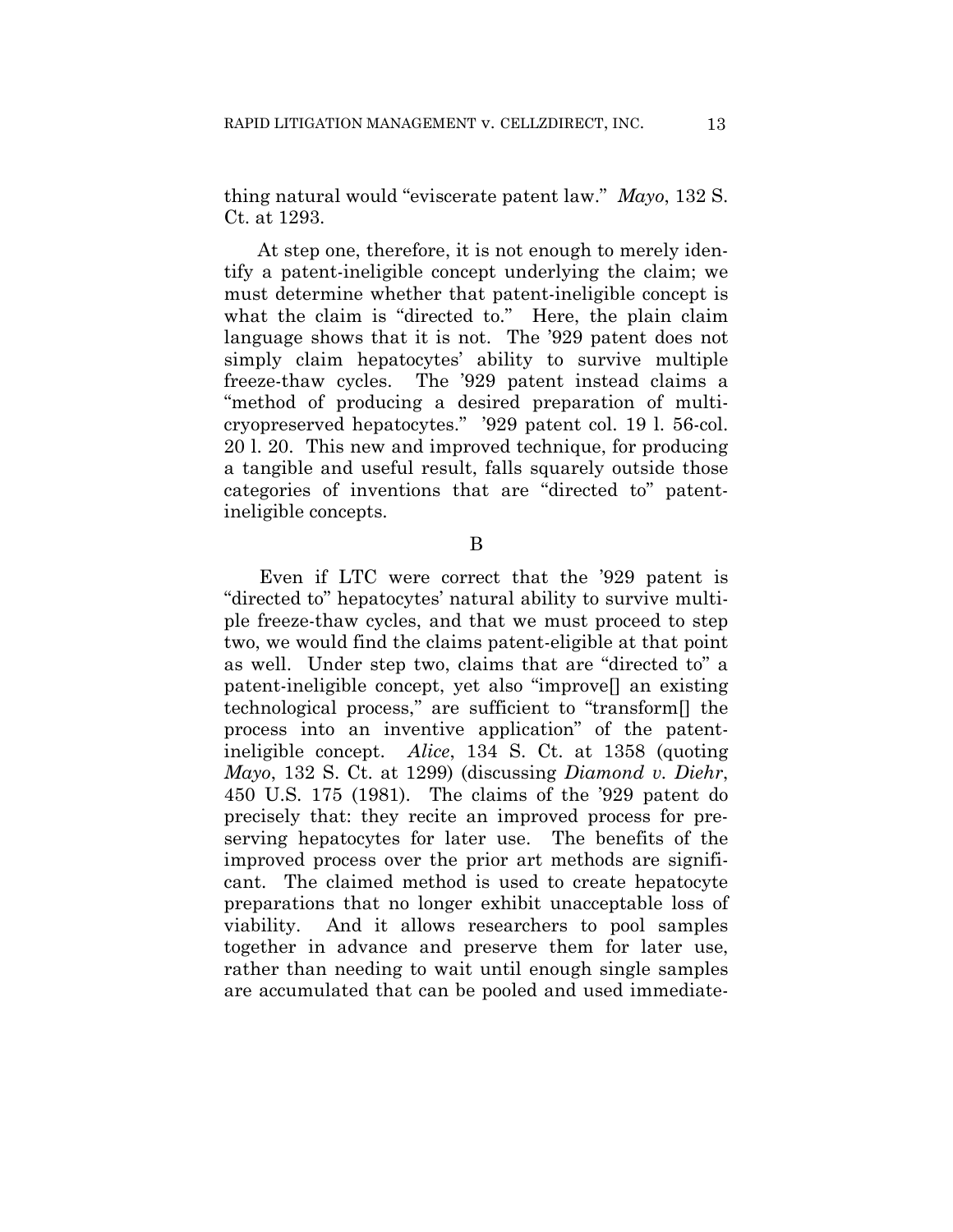ly. The claimed method is patent eligible because it applies the discovery that hepatocytes can be twice frozen to achieve a new and useful preservation process. *See Mayo*, 132 S. Ct. at 1293-94 ("[A]n *application* of a law of nature or mathematical formula to a known structure or process may well be deserving of patent protection.") (quoting *Diehr*, 450 U.S. at 187).

That each of the claims' individual steps (freezing, thawing, and separating) were known independently in the art does not make the claim unpatentable. It is true that, at step two, a claim that recites only "wellunderstood, routine, conventional activity already engaged in by the scientific community" will not be patent eligible. *Mayo*, 132 S. Ct. at 1298. Thus, in *Mayo*, the claims failed step two because the steps of administering the drug, measuring metabolite levels, and adjusting dosage were already being performed by those in the field; adding knowledge of the natural law was insufficient to render the claims patent eligible. *Id.* Likewise in *Ariosa*, the steps of preparing, amplifying, and detecting genetic sequences were already being done; performing those same steps on a newly discovered, naturally-occurring substrate (cffDNA in maternal plasma or serum) did not rise to the level of an inventive concept. 788 F.3d at 1377- 78. That is not to say, however, that all process claims that employ only independently known steps will be unpatentable. To the contrary, in examining claims under step two, we must view them as a whole, considering their elements "both individually and 'as an ordered combination.'" *Alice*, 134 S. Ct. at 2355 (quoting *Mayo*, 132 S. Ct. at 1298). Thus, "a new combination of steps in a process may be patentable even though all the constituents of the combination were well known and in common use before the combination was made." *Diehr*, 450 U.S. at 188.

Here, the claimed process involves freezing and thawing hepatocytes twice. The individual steps of freezing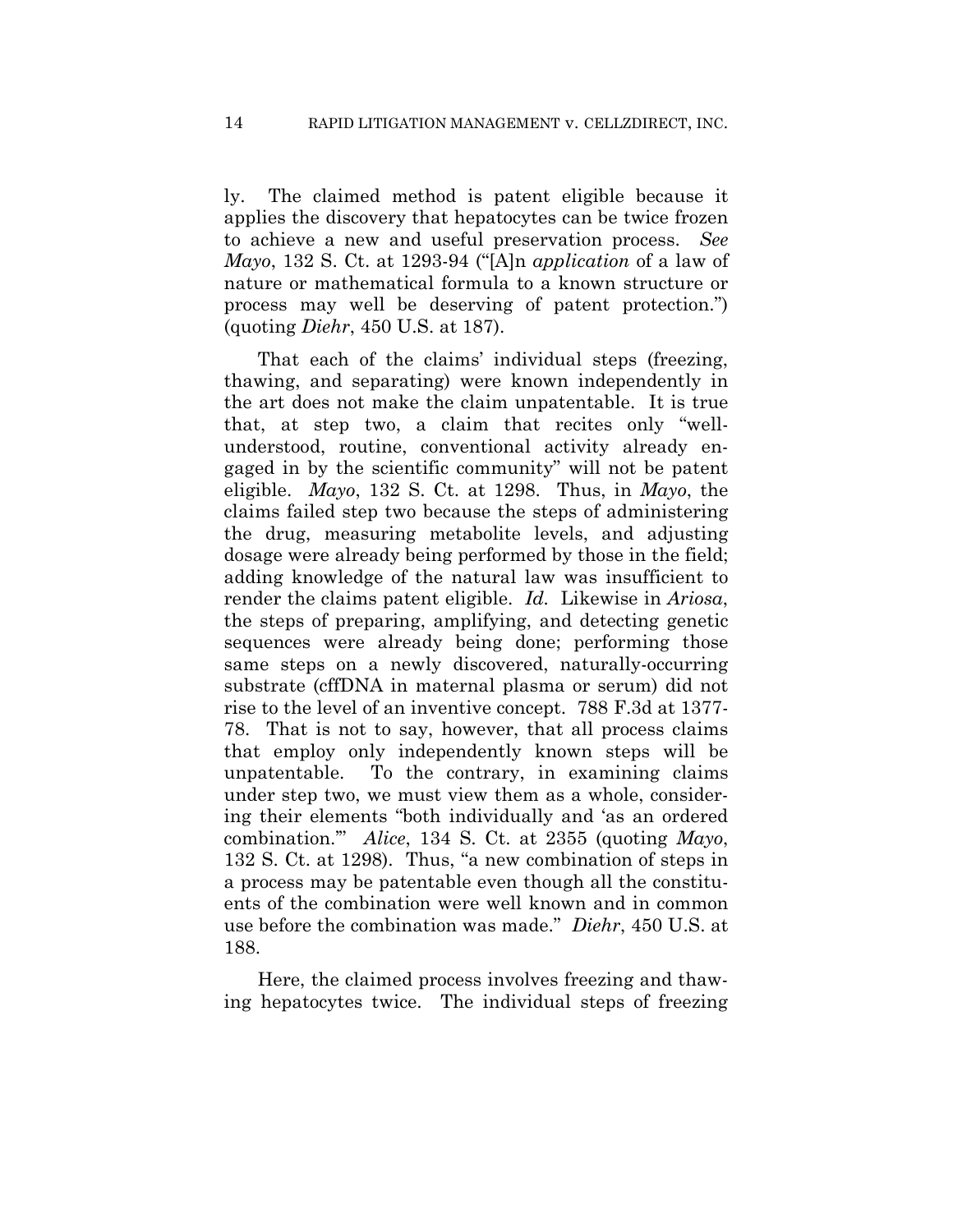and thawing were well known, but a process of preserving hepatocytes by repeating those steps was itself far from routine and conventional. As the examiner noted when allowing the patent, "[t]he prior art only discloses methods having *one* freeze-thaw cycle of hepatocytes, wherein, upon thawing, a gradient centrifugation step is required to remove the non-viable cells." J.A. 2513-14 (emphasis added). Likewise, during reexamination, the examiner explained that "[t]he prior art evidence[d] cellular damage produced by cryopreservation, and a lack of any experimentation with *multiply* cryopreserved cells." J.A. 7157 (emphasis added). We made similar observations earlier in this litigation, noting that "the prior art taught away from multiple freezings," as "[a] single round of freezing severely damages hepatocyte cells and results in lower cell viability." *Celsis In Vitro, Inc. v. CellzDirect, Inc.*, 664 F.3d 922, 928 (Fed. Cir. 2012); *see also id.* (stating that "the present invention is in an art well-known for its unpredictability" and the "art was a crowded field for many years and yet there was not one reference to *multi*cryopreservation"). As aptly summarized by the district court: "Prevailing wisdom . . . taught that cells could be frozen only once and then had to be used or discarded." *Celsis*, 83 F. Supp. 3d at 777-78.

Repeating a step that the art taught should be performed only once can hardly be considered routine or conventional. This is true even though it was the inventor's discovery of something natural that led them to do so. Just as in *Diehr*, it is the particular "combination of steps" that is patentable here. 450 U.S. at 188. The inventors discovered that some percentage of hepatocytes can survive multiple freeze-thaw cycles and applied that discovery to improve existing methods for preserving hepatocytes. To require something more at step two would be to discount the human ingenuity that comes from applying a natural discovery in a way that achieves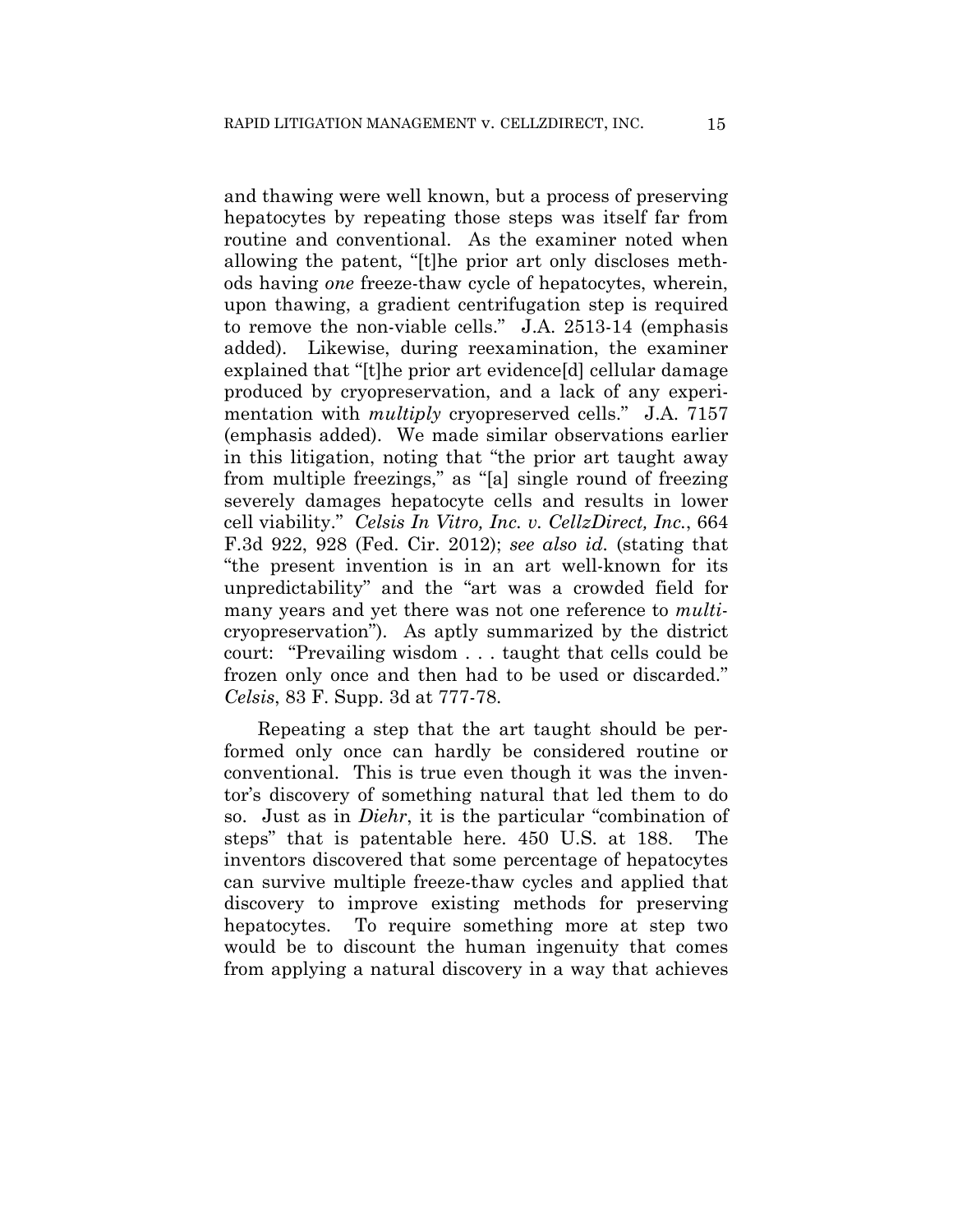a "new and useful end." *Alice*, 134 S. Ct. at 2354 (quoting *Gottschalk*, 409 U.S. at 67).

#### $\mathcal C$

We end with two additional points. First, the crux of LTC's argument seems to be that, once it was discovered that hepatocytes could survive multiple freeze-thaw cycles, it would have been a simple task to repeat the known freeze-thaw process to arrive at the claimed invention. But patent-eligibility does not turn on ease of execution or obviousness of application. Those are questions that are examined under separate provisions of the Patent Act. *Mayo*, 132 S. Ct. at 1304.2

Second, while pre-emption is not the test for determining patent-eligibility, *Ariosa*, 788 F.3d at 1378-79, it is certainly the "concern that undergirds . . . § 101 jurisprudence," *Alice*, 134 S. Ct. at 2358. Here, while not resting our opinion on them, we note the district court's findings that the '929 patent "does not lock up the natural law in its entirety" and that "LTC has already managed to engineer around the patent." *Celsis*, 83 F. Supp. 3d at 785. These findings accord with our conclusion that the

1

<sup>2</sup> Indeed, the obviousness of the '929 patent claims under 35 U.S.C. § 103 has been addressed in prior proceedings. During original examination, and then again during post-grant reexamination, the U.S. Patent and Trademark Office found the claims non-obvious given the knowledge that cryopreservation damages cells and the prior art's lack of experimentation with multicryopreserved cells. J.A. 2513-14; J.A. 7157. On a preliminary record, we made similar observations in affirming the district court's entry of preliminary injunction. *See Celsis*, 664 F.3d at 928 (noting that "the prior art taught away from multiple freezings").